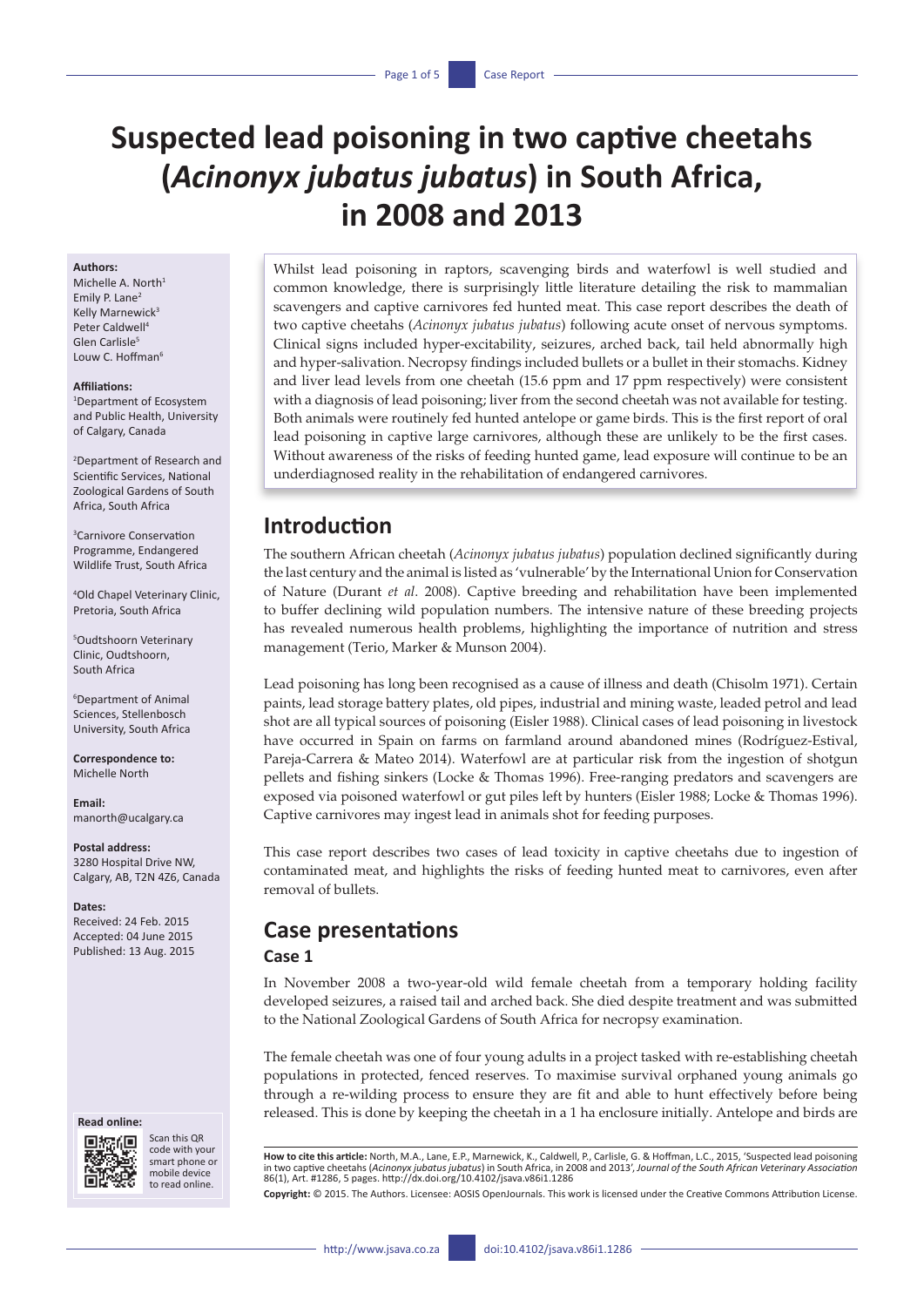**TABLE 1:** Published reference ranges for lead toxicity in selected species.

| <b>Species</b> | Acute or chronic |                          | ppm (wet weight)         |                          | ppm (dry weight)         |                          |
|----------------|------------------|--------------------------|--------------------------|--------------------------|--------------------------|--------------------------|
|                |                  | <b>Blood</b>             | Liver                    | Kidney                   | Bone                     | Hair                     |
| Domestic cats  | Acute            | $0.30 - 2.90$            | $10 - 73$                | $\overline{\phantom{a}}$ | $\overline{\phantom{a}}$ | $\overline{\phantom{a}}$ |
| Cattle         | Acute            | $0.35 - 32.0$            | $5.0 - 300$              | $5.0 - 700$              | $30 - 100$               | $10 - 100$               |
| Dogs           | Acute            | $0.60 - 8.60$            | $50 - 200$               | $10.0 - 50.0$            | $\overline{\phantom{a}}$ | > 88                     |
| Goats          | Acute            | $0.90 - 1.00$            | >10.0                    | >10.0                    | $\overline{a}$           | $\overline{\phantom{a}}$ |
| Horses         | Chronic          | $0.33 - 0.50$            | $4.0 - 50$               | $5.0 - 140$              | $40 - 350$               | $10 - 14$                |
|                | Acute            | $0.60 - 2.50$            | $10 - 500$               | $20 - 200$               |                          | $5 - 10$                 |
| Pigs           | Acute            | $1.20 - 14.0$            | $37 - 41$                | $24 - 38$                | $\overline{\phantom{a}}$ | $\overline{\phantom{a}}$ |
| Chickens       | Acute            | $4.00 - 12.0$            | $18 - 90$                | $20 - 150$               | >400                     | $\overline{\phantom{0}}$ |
| Rabbits        | Acute            | $2.80 - 4.00$            | >10                      | >10                      | $\overline{\phantom{a}}$ |                          |
| Sheep          | Acute            | $1.00 - 5.00$            | $10 - 100$               | $5.0 - 200$              | $\overline{\phantom{a}}$ | $\overline{\phantom{0}}$ |
|                | Chronic          | $\overline{\phantom{a}}$ | $\overline{\phantom{a}}$ | $\overline{\phantom{a}}$ | > 70                     | $>25+$                   |
| Geese          | Acute            | $1.0 - 33.0$             | $6 - 89$                 | $9 - 1600$               | $3.3 - 33.0$             | $10 - 100$               |
| Ducks / swans  | Acute            | $3.3 - 33.0$             | $8 - 137$                | $8 - 992$                | $\overline{\phantom{0}}$ |                          |

*Source*: Adapted from Puls, R., 1994, *Lead. Mineral levels in animal health: Diagnostic data*, 2nd edn., Sherpa International, Clearbrook, BC

†, Wool; ‡, feathers (vane).

shot on the reserve as cheetah food. Once cheetahs are able to open and feed off a full carcass, they are released from the enclosure and monitored intensively. Management, handling and feeding schedules were consistent among the female and three males; the female was the only mortality.

Tissue preservation in the cheetah was poor due to delayed presentation. A representative sample of all tissues except eye and spinal cord were examined histologically. Macroscopic and histological features were non-specific and non-diagnostic. Four lead pellet fragments of less than one millimetre diameter were found in the stomach. Tissue lead concentrations of 15.6 ppm and 17 ppm (wet weight) for kidney and liver respectively were determined at the Onderstepoort Veterinary Institute Toxicology Department using atomic absorption spectrophotometry, and were highly suggestive of lead poisoning (Table 1). Organ sample and blanks were acid digested and compared with standard lead solutions.

## **Case 2**

In April 2013 a seven-year-old male cheetah in a captive breeding centre became excited, started having seizures, became laterally recumbent and began to salivate excessively before dying under anaesthesia for examination. The cheetahs in this facility are kept for breeding purposes, housed in pairs in pens 0.4 ha – 1 ha in size, captive-born and hand-reared to facilitate management and reduce stress. Unlike most cases, this cheetah was wild-born and brought to the breeding centre as an adult 2 years prior to his death. He was housed alone due to his aggression to conspecifics. On the day of his death two males in an adjacent enclosure had been run along a passage between female enclosures to detect oestrus, eliciting excitement from all cheetahs in the vicinity.

The diet of cheetahs at this facility consists of meat from shot feral donkeys, horses, and occasionally rabbit, goat or chicken. This cheetah was fed large chunks of meat as his aggression precluded feeding minced meat in a dish. All cheetahs receive additional vitamin and mineral supplementation.

Necropsy revealed a lead bullet in the stomach. Tissues were submitted to the National Zoological Gardens of South Africa for histological examination, but not for lead determination. Histological findings were non-diagnostic and a presumptive diagnosis of lead poisoning was made.

# **Discussion**

In neither case could a definitive case of lead toxicity be established due to financial limitations, delay in submission of samples and submission of unsuitable samples for toxin testing. Timely submission of suitable samples for determination of lead and other toxins should be considered for any cases of neurological disease in captive cheetahs.

Added to this, lead tissue levels consistent with toxicity have not been published for cheetahs. There are surprisingly few reports of ingestion of lead in wild, non-avian carnivores: only three papers dealing with lead poisoning in large wild mammalian carnivores were found (Table 2). Tissue lead levels in the first case were of the same order of magnitude compared with those described for clinical lead toxicity in cattle (Ma 2011), horses (Dollahite *et al*. 1978) and mice (Clark 1979; Demayo *et al*. 1982), but higher than those described in domestic cats (Gilmartin *et al*. 1985). In all species lead toxicity depends on duration and dose of exposure (Table 1), making diagnosis of lead toxicity often presumptive rather than definitive (Eisler 1988). Risk of lead toxicity varies between species, and based on organic versus inorganic lead, maturity or life-stage, environmental temperatures, other dietary factors and level and duration of exposure to lead (Eisler 1988). Diagnosis is based on clinical and necropsy findings, microscopic organ changes and blood and tissue chemistry (Locke & Thomas 1996).

In these cheetahs typical pathological signs of lead toxicity, such as cerebral oedema and necrosis, peripheral nerve Wallerian degeneration, renal intranuclear inclusions and anaemia (Haschek, Rousseaux & Wallig 2010) were either absent or obscured by autolysis. However, since lead is neither essential nor beneficial to living organisms and all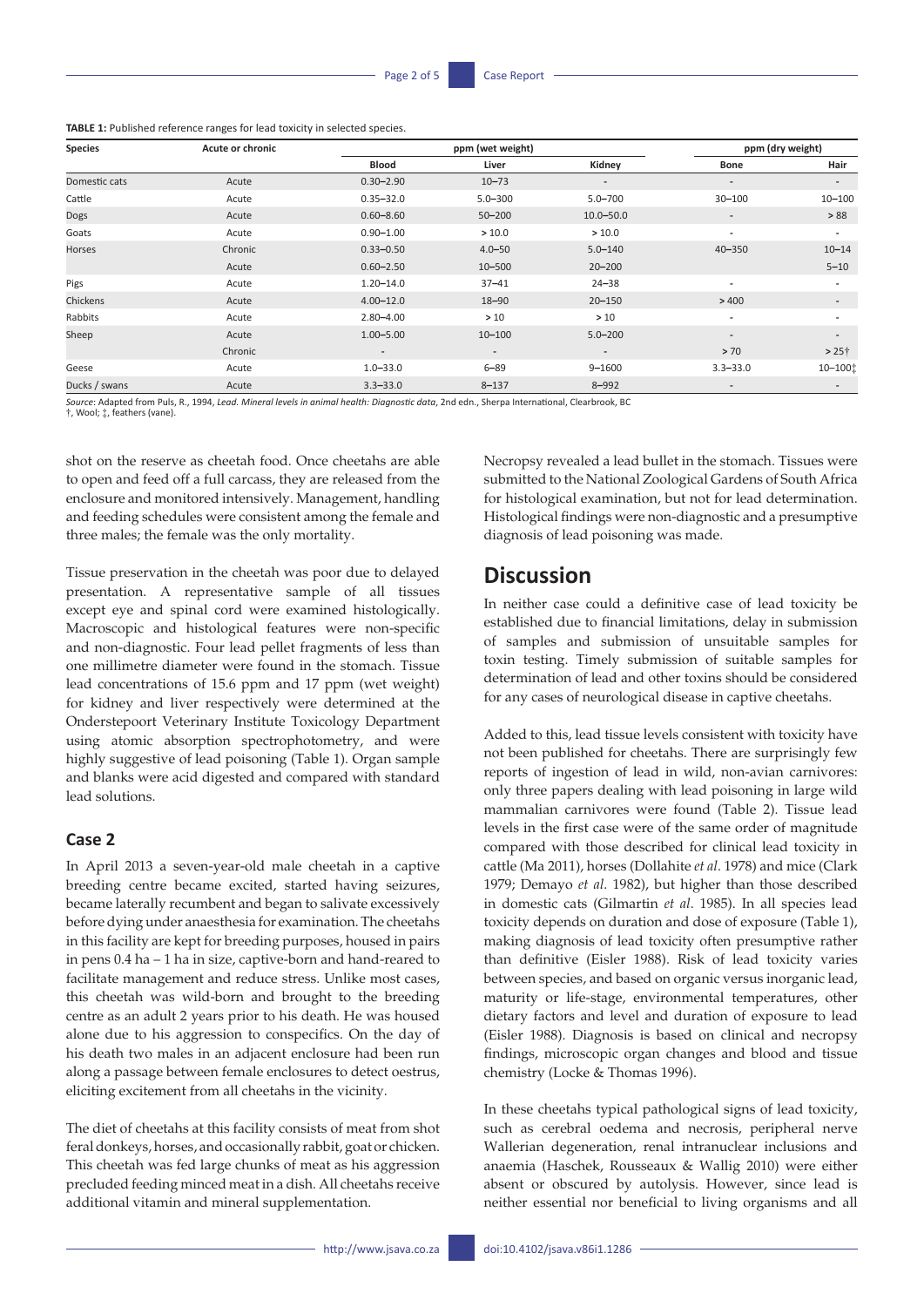|                            |                  |                                                                                                                                                                                                                                         |                           | TABLE 2: Lead levels in liver and kidney of a captive cheetah with suspected lead toxicosis, with reported tissue levels for other species for reference.                                                                                                                                                                                                                       |                                |                           |                |               |                            |
|----------------------------|------------------|-----------------------------------------------------------------------------------------------------------------------------------------------------------------------------------------------------------------------------------------|---------------------------|---------------------------------------------------------------------------------------------------------------------------------------------------------------------------------------------------------------------------------------------------------------------------------------------------------------------------------------------------------------------------------|--------------------------------|---------------------------|----------------|---------------|----------------------------|
| Species                    | Captivity status | Exposure                                                                                                                                                                                                                                | Outcome                   | Stomach contents                                                                                                                                                                                                                                                                                                                                                                | Blood (µg/dL)                  | Liver (µg/g) <sup>+</sup> | Kidney (µg/g)† | Bone (µg/g):  | Reference                  |
| Cheetah                    | Captive          | Bullets / lead shot in<br>game                                                                                                                                                                                                          | Fatal                     | 4 pellets < 1 mm                                                                                                                                                                                                                                                                                                                                                                |                                | 17                        | 15.6           |               | This study                 |
| Cougar                     | Wild             | Bullets / lead shot in<br>game or scavenged<br>offal piles                                                                                                                                                                              | Fatal                     | $270$ g of 2 mm $-3$ mm lead<br>shot, metal bullet jackets<br>and glass shards                                                                                                                                                                                                                                                                                                  |                                | 376                       |                | 7.41          | Burco et al. (2012)        |
| Grizzly bear<br>Black bear | Wild<br>Wild     | Bullets / lead shot in<br>game or scavenged<br>offal piles                                                                                                                                                                              | monitoring<br>Subclinical |                                                                                                                                                                                                                                                                                                                                                                                 | $1.9 \pm 1.2$<br>$5.5 \pm 4.0$ |                           |                |               | Rogers et al. (2012)       |
|                            |                  |                                                                                                                                                                                                                                         |                           |                                                                                                                                                                                                                                                                                                                                                                                 |                                |                           |                |               |                            |
| Iberian lynx               | Wild             | Mining waste and                                                                                                                                                                                                                        | Subclinical               |                                                                                                                                                                                                                                                                                                                                                                                 |                                | 0.172 & 0.992             |                | 0.136 & 2.052 | Millán et al. (2008)       |
| Red fox                    | Wild             | soil concentrations<br>background                                                                                                                                                                                                       | monitoring                |                                                                                                                                                                                                                                                                                                                                                                                 |                                | 1.028                     |                | 0.385         |                            |
| Genet                      | Wild             |                                                                                                                                                                                                                                         |                           |                                                                                                                                                                                                                                                                                                                                                                                 |                                | 0.184                     |                | 0.112         |                            |
| Egyptian mongoose          | Wild             |                                                                                                                                                                                                                                         |                           |                                                                                                                                                                                                                                                                                                                                                                                 |                                | 0.216                     |                | 0.136         |                            |
| Eurasian badger            | Wild             |                                                                                                                                                                                                                                         |                           |                                                                                                                                                                                                                                                                                                                                                                                 |                                | 1.84                      |                | 0.735         |                            |
| Horse                      | Domestic         |                                                                                                                                                                                                                                         | Clinical toxicity         |                                                                                                                                                                                                                                                                                                                                                                                 | Depends on age                 | 18                        | $\mathfrak{a}$ |               | Ma (2011)                  |
| Dog                        | Domestic         |                                                                                                                                                                                                                                         | Clinical toxicity         |                                                                                                                                                                                                                                                                                                                                                                                 | and duration of<br>exposure    | 23                        | 32             | 735           |                            |
| Cattle                     | Domestic         |                                                                                                                                                                                                                                         | Clinical toxicity         |                                                                                                                                                                                                                                                                                                                                                                                 |                                | 26                        | 50             |               |                            |
|                            |                  |                                                                                                                                                                                                                                         | Acute poisoning           |                                                                                                                                                                                                                                                                                                                                                                                 |                                | 16                        | > 32           |               |                            |
| đ                          | Domestic         | Household objects,<br>paint, etc.                                                                                                                                                                                                       | Clinical toxicity         |                                                                                                                                                                                                                                                                                                                                                                                 | $> 30 - 35$                    | $3.6 - 10$                |                |               | Knight and Kumar<br>(2003) |
|                            |                  | South African Veterinary Association 86(1), Art. #1286, 5 pages. http://dx.doi.org/10.4102/jsava.v8611.1286, for more information.<br>t, Liver and kidney lead concentrations are on a wet weight (ww) basis; conversion factors of 6.5 |                           | Note: Please see the full reference list of the article, North, M.A., Lane, E. P., Marnewick, K., Caldwell, P., Carlisle, G. & Hoffman, L.C., 2015, "Suspected lead poisoning in two captive cheetahs (Acinonyx jubotus) in So<br>for kidney and 4.0 for liver (Ma 2011) were used to calculate ww from dry weight (dw); $\ddagger$ , bone lead concentration is on a dw basis. |                                |                           |                |               |                            |

existing data indicate that its metabolic effects are adverse (Eisler 1988), the absence of indications of degenerative, infectious, traumatic or parasitic disease supported a diagnosis of lead toxicity.

No histological lesions consistent with viral encephalitis were observed in either case. Inadvertent poisoning with other toxicants (pesticides, etc.) could not be definitively ruled out in either cheetah. However, since both cheetahs were housed in captive environments where access to food and water was controlled and the enclosures were clean and well-maintained, exposure to other toxicants was considered unlikely. Environmental exposure to toxicants or infectious disease would be expected to affect multiple animals, particularly those housed with or adjacent to the affected cheetahs, or fed the same food as the affected cheetahs. The accidental ingestion of a single lead bullet or shot is more likely to affect individual animals, and was therefore top of the list of possible differential diagnoses.

Whilst the presence of a lead bullet or shot in an animal's stomach may not provide proof of lead poisoning, it does prove that the animal has been exposed to lead, and that this may not have been the first time. The gastro-intestinal stasis commonly associated with lead intoxication may increase the retention time (Locke & Thomas 1996), whilst highly acidic stomach content promotes lead dissolution and absorption of lead salts (Pain 1996; Pain *et al*. 2007). Pattee *et al*. (1981) demonstrated experimentally that acute exposure of bald eagles to lead shot can result in death within as little as 10 days, although with wide variation between individual birds.

Lead is a cumulative, multisystemic metabolic toxin (Eisler 1988). The earliest indicator of exposure is the blood lead concentration, which has a half-life of approximately 1 month after acute exposure. Soft tissues such as liver and kidney may maintain lead levels for approximately 2 months after cessation of exposure (Rabinowitz, Wetherill & Kopple 1976). Lead half-life varies, depending on exposure route and whether lead has reached steady-state level in the animal (as occurs with chronic exposure) (Ma 2011). A significant body of literature is available on the effects of lead intoxication on waterfowl, scavenging and predatory birds (Blus *et al*. 1995; Gangoso *et al*. 2009; Lambertucci *et al*. 2011; Lewis *et al*. 2001; Nadjafzadeh, Hofer & Krone 2013; Pain *et al*. 2007). Similarly, human exposure (Castiglia 1995; Waldron 1975; Waldron, Mackie & Townshend 1976) and exposure of domestic livestock to lead (Roegner *et al*. 2013; Sharma *et al*. 1982) are well documented.

Extensive disintegration and dissemination of microscopic lead particles along the wound tract provide a source of exposure for scavenging birds and mammals feeding on offal piles (Hunt *et al*. 2006). Pauli and Buskirk (2007), using a combination of gross fragment extraction and flame atomic absorption spectrometry, found a mean whole-body lead content of 228.4 mg in 10 black-tailed prairie dog (*Cynomys ludovicianus*) carcasses that had been shot using expanding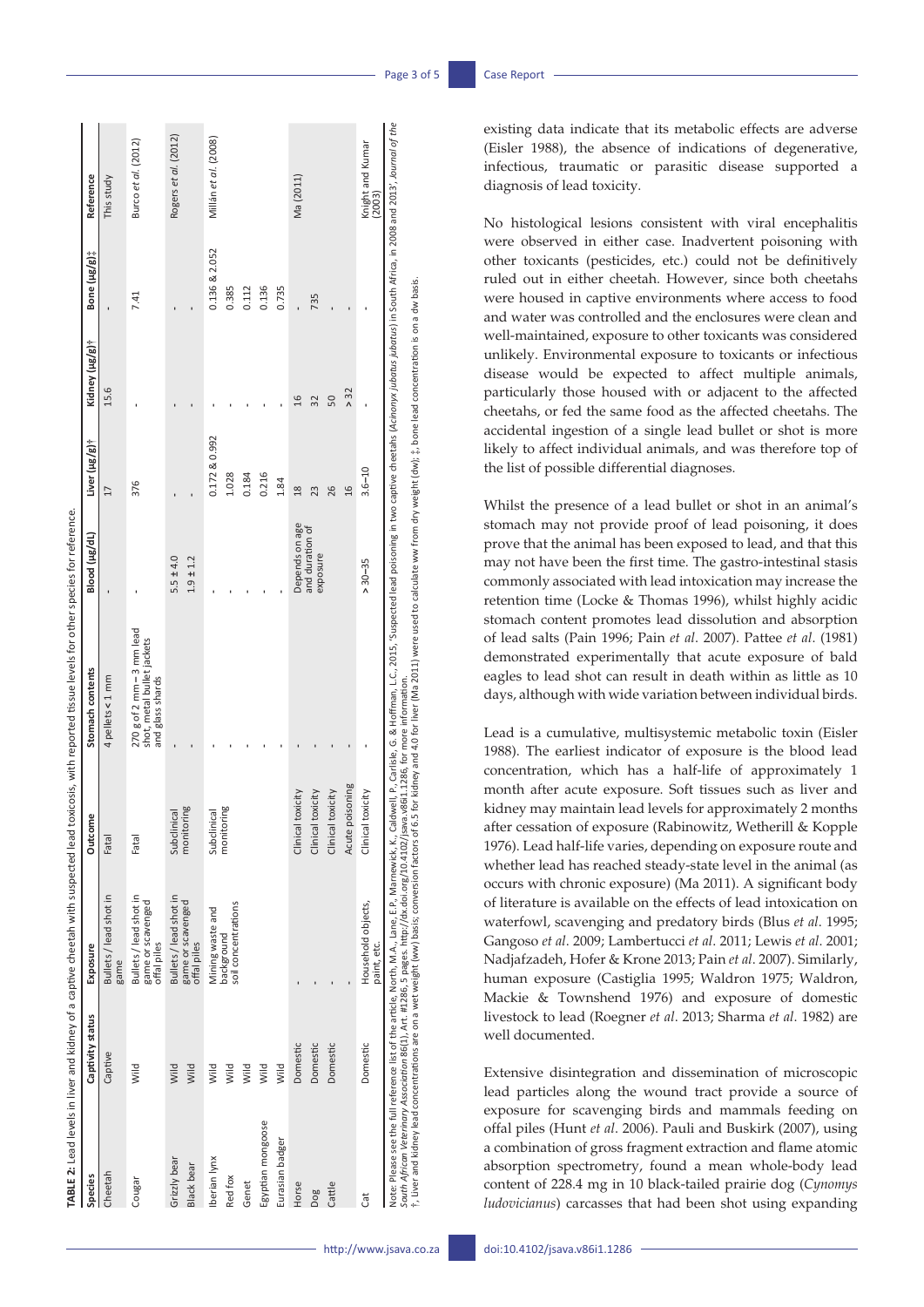lead bullets. This is concerning, as a single carcass shot recreationally could potentially acutely poison scavengers.

Importantly, death may not be the only outcome of toxicity. Rogers *et al*. (2012) demonstrated that specific free-ranging wild species in the Yellowstone area currently carry lead burdens that may be sufficiently high to affect their survival and reproduction. Worst affected are scavenging species that regularly consume hunters' leavings: wounded game or offal piles. Unfortunately not enough is known about the sensitivity of these species to predict the consequences of their current lead burden. These two cases serve as a reminder that subclinical lead toxicity could affect survival and reproduction in captive cheetahs.

In South Africa carnivores are managed in a network of small fenced reserves (e.g. lions [Miller *et al.* 2013], African wild dogs [Davies-Mostert, Mills & MacDonald 2009] and cheetahs [Marnewick *et al*. 2009]). Careful management is therefore necessary to prevent inbreeding and overpopulation in these reserves, frequently requiring animals to be kept in small enclosures whilst being moved between reserves or when artificially forming social groups. In temporary holding these carnivores are fed on game meat that is generally sourced from the reserve and shot with a rifle.

## **Conclusion**

Lead poisoning is an understudied and potentially underdiagnosed condition of captive and wild carnivores. In this context it represents a risk to the health and welfare of any captive carnivores, including avian, being fed hunted game. With so many rare or endangered species being maintained in captive facilities, the risk of reducing their viability by exposing them to lead is unnecessary and preventable.

It is suggested that careful bullet removal and extensive wound tract excision, or ideally the use of non-lead ammunition for shooting food animals, become key husbandry recommendations for captive carnivores in temporary holding. Additionally, whilst lead poisoning should always be high on the list of differential diagnoses for captive carnivores with neurological symptoms or sudden death, it is recommended that good-quality fresh tissue samples be submitted to a pathologist as soon as possible to rule out viral encephalitis and exposure to other toxins.

## **Acknowledgements**

We thank Monate Game Reserve and Cango Wildlife Ranch for the use of these cases; Dr André Basson of the Department of Toxicology, ARC-Onderstepoort Veterinary Institute, for tissue lead level determination; and Professor Antoinette Kotze of the Department of Genetics, University of the Free State and the Department of Research and Scientific Services, National Zoological Gardens of South Africa, for her logistic and financial support. Core grant funding from the National Research Foundation of South Africa provided the necessary funding for this research.

## **Competing interests**

The authors declare that they have no financial or personal relationships which may have inappropriately influenced them in writing this article.

#### **Authors' contributions**

M.A.N. (University of Calgary) was responsible for the bulk of the manuscript compilation, drafting and final editing, E.P.L. (National Zoological Gardens of South Africa) was responsible for the necropsy (Case 1) and histology examinations (Cases 1 and 2) and assisted in the writing and editing of the manuscript; K.M. (Endangered Wildlife Trust) worked with the first case and provided the history and assisted with the manuscript compilation and editing. P.C. (Old Chapel Veterinary Clinic) and G.C. (Oudtshoorn Veterinary Clinic) provided details of case presentation and care for the first and second cases respectively, as well as necropsy of Case 2 (G.C.). L.C.H. (University of Stellenbosch) initiated the collaboration and oversaw the report development and editing and provided recommendations when required.

## **References**

- Blus, L.J., Henny, C.J., Hoffman, D.J. & Grove, R.A., 1995, 'Accumulation in and effects of lead and cadmium on waterfowl and passerines in northern Idaho', *Environmental Pollution* 89, 311–318. [http://dx.doi.org/10.1016/0269-7491\(94\)00069-P](http://dx.doi.org/10.1016/0269-7491(94)00069-P)
- Burco, J., Myers, A.M., Schuler, K. & Gillin, C., 2012, 'Acute lead toxicosis via ingestion of spent ammunition in a free-ranging cougar (*Puma concolor*)', *Journal of Wildlife Diseases* 48**,** 216–219.<http://dx.doi.org/10.7589/0090-3558-48.1.216>
- Castiglia, P.T., 1995, 'Lead poisoning', *Journal of Pediatric Health Care* 9, 134–135. [http://dx.doi.org/10.1016/S0891-5245\(05\)80022-7](http://dx.doi.org/10.1016/S0891-5245(05)80022-7)
- Chisolm, J.J., 1971, 'Lead poisoing', *Scientific American* 224, 15–23. [http://dx.doi.](http://dx.doi.org/10.1038/scientificamerican0271-15) [org/10.1038/scientificamerican0271-15](http://dx.doi.org/10.1038/scientificamerican0271-15)
- Clark, D.R., 1979, 'Lead concentrations: Bats vs. terrestrial small mammals collected near a major highway', *Environmental Science and Technology* 13, 338–341. <http://dx.doi.org/10.1021/es60151a004>
- Davies-Mostert, H.T., Mills, M.G.L. & MacDonald, D.W., 2009, 'A critical assessment of South Africa's managed metapopulation recovery strategy for African wild dogs', in M.W. Hayward & M.J. Somers (eds.), *Reintroduction of top-order predators*, pp. 10–42, Wiley-Blackwell, Hoboken. [http://dx.doi.org/10.1002/9781444312034.](http://dx.doi.org/10.1002/9781444312034.ch2) [ch2](http://dx.doi.org/10.1002/9781444312034.ch2)
- Demayo, A., Taylor, M.C., Taylor, K.W., Hodson, P.V. & Hammond, P.B., 1982, 'Toxic effects of lead and lead compounds on human health, aquatic life, wildlife plants, and livestock', *CRC Critical Reviews in Environmental Control* 12, 257–305. [http://](http://dx.doi.org/10.1080/10643388209381698) [dx.doi.org/10.1080/10643388209381698](http://dx.doi.org/10.1080/10643388209381698)
- Dollahite, J.W., Younger, R.L., Crookshank, H.R., Jones, L.P. & Petersen, H.D., 1978, 'Chronic lead poisoning in horses', *American Journal of Veterinary Research* 39, 961–964.
- Durant, S., Marker, L., Purchase, N., Belbachir, F., Hunter, L., Packer, C. *et al.*, 2008, '*Acinonyx jubatus*', viewed 05 November 2014, from [http://www.iucnredlist.org](http://www.iucnredlist.org/)
- Eisler, R., 1988, 'Lead hazards to fish, wildlife, and invertebrates: A synoptic review', *US Fish and Wildlife Service, Biological Report* 85(1.14), 134.
- Gangoso, L., Alvarez-Lloret, P., Rodriguez-Navarro, A.A.B., Mateo, R., Hiraldo, F. & Donazar, J.A., 2009, 'Long-term effects of lead poisoning on bone mineralization in vultures exposed to ammunition sources', *Environment* <http://dx.doi.org/10.1016/j.envpol.2008.09.015>
- Gilmartin, J., Alo, D., Richmond, M., Bache, C. & Lisk, D., 1985, 'Lead in tissues of cats fed pine voles from lead arsenate-treated orchards', *Bulletin of Environmental Contamination and Toxicology* 34, 291–294. <http://dx.doi.org/10.1007/BF01609737>
- Haschek, W.M., Rousseaux, C.G. & Wallig, M.A., 2010, *Fundamentals of toxicologic pathology,* 2nd edn., Elsevier, London.
- Hunt, W.G., Burnham, W., Parish, C.N., Burnham, K.K., Mutch, B. & Oaks, J.L.,<br>2006, 'Bullet fragments in deer remains: Implications for lead exposure<br>in avian scavengers', Wildlife Society Bulletin 34, 167–170. http://dx.d [org/10.2193/0091-7648\(2006\)34\[167:BFIDRI\]2.0.CO;2](http://dx.doi.org/10.2193/0091-7648(2006)34%5b167:BFIDRI%5d2.0.CO;2)
- Knight, T.E. & Kumar, M.S.A., 2003, 'Lead toxicosis in cats a review', *Journal of Feline Medicine and Surgery* 5, 249–255. [http://dx.doi.org/10.1016/S1098-](http://dx.doi.org/10.1016/S1098-612X(03)00047-0) [612X\(03\)00047-0](http://dx.doi.org/10.1016/S1098-612X(03)00047-0)
- Lambertucci, S.A., Donázar, J.A., Huertas, A.D., Jiménez, B., Sáez, M., Sanchez-Zapata, J.A. *et al.*, 2011, 'Widening the problem of lead poisoning to a South-American top scavenger: Lead concentrations in feathers of wild Andean condors', *Biological Conservation* 144, 1464–1471. <http://dx.doi.org/10.1016/j.biocon.2011.01.015>